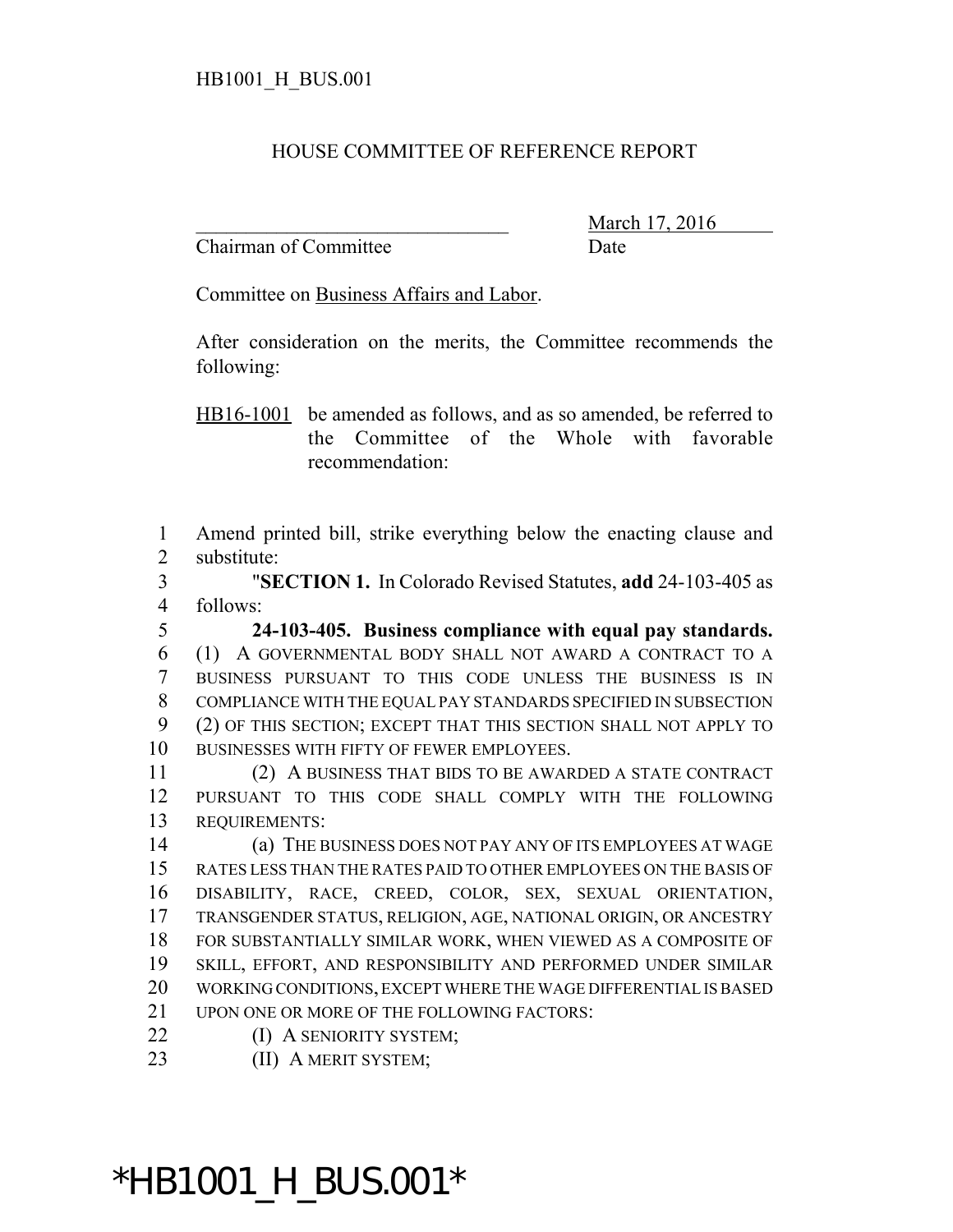(III) A SYSTEM THAT MEASURES AN EMPLOYEE'S EARNINGS BY THE QUANTITY OR QUALITY OF PRODUCTION BY THE EMPLOYEE; OR

 (IV) A BONA FIDE FACTOR OTHER THAN DISABILITY, RACE, CREED, COLOR, SEX, SEXUAL ORIENTATION, TRANSGENDER STATUS, RELIGION, AGE, NATIONAL ORIGIN, OR ANCESTRY, SUCH AS EDUCATION, TRAINING, OR EXPERIENCE;

 (b) EMPLOYEES OF THE BUSINESS CANNOT BE DISCIPLINED FOR SHARING INFORMATION REGARDING EMPLOYEE COMPENSATION WITH OTHER EMPLOYEES OF THE BUSINESS;

 (c) FOR ANY JOB POSTING, THE BUSINESS INCLUDES INFORMATION REGARDING THE SALARY RANGE FOR THE AVAILABLE POSITION;

12 (d) THE BUSINESS DOES NOT RESTRICT EMPLOYEES OF ONE DISABILITY, RACE, CREED, COLOR, SEX, SEXUAL ORIENTATION, TRANSGENDER STATUS, RELIGION, AGE, NATIONAL ORIGIN, OR ANCESTRY TO CERTAIN JOB CLASSIFICATIONS AND MAKES RETENTION AND PROMOTION DECISIONS WITHOUT REGARD TO DISABILITY, RACE, CREED, COLOR, SEX, SEXUAL ORIENTATION, TRANSGENDER STATUS, RELIGION, AGE, NATIONAL ORIGIN, OR ANCESTRY;

 (e) WAGE AND BENEFIT DISPARITIES ARE CORRECTED WHEN IDENTIFIED TO ENSURE COMPLIANCE WITH EQUAL PAY STANDARDS AND LAWS; AND

22 (f) WAGES AND BENEFITS ARE PERIODICALLY EVALUATED TO ENSURE COMPLIANCE WITH EQUAL PAY STANDARDS AND LAWS, INCLUDING 24 HOW OFTEN SUCH EVALUATION OCCURS.

 (3) A BUSINESS THAT IS AWARDED A CONTRACT BY A GOVERNMENTAL BODY SHALL REQUIRE THAT ANY SUBCONTRACTOR THAT THE BUSINESS USES TO FULFILL THE TERMS OF THE CONTRACT COMPLIES 28 WITH THE CRITERIA SPECIFIED IN PARAGRAPHS (a) TO (f) OF SUBSECTION (2) OF THIS SECTION.

 (4) ANY BUSINESS THAT IS AWARDED A CONTRACT BY A GOVERNMENTAL BODY OR THAT IS A SUBCONTRACTOR FOR A BUSINESS THAT WAS AWARDED A CONTRACT BY A GOVERNMENTAL BODY SHALL KEEP AND MAINTAIN THE FOLLOWING INFORMATION FOR THE TERM OF THE CONTRACT WITH THE GOVERNMENTAL BODY:

 (a) WAGES EARNED BY EMPLOYEES OF THE BUSINESS, CATEGORIZED BY OCCUPATION, AND WITHIN EACH OCCUPATION, CATEGORIZED BY RACE, SEX, AND NATIONAL ORIGIN;

 (b) THE NUMBER OF EMPLOYEES THAT THE BUSINESS EMPLOYS CATEGORIZED BY OCCUPATION, AND WITHIN EACH OCCUPATION, CATEGORIZED BY RACE, SEX, AND NATIONAL ORIGIN;

 $*$ HB1001\_H\_BUS.001 $*$ <sub>-2-</sub>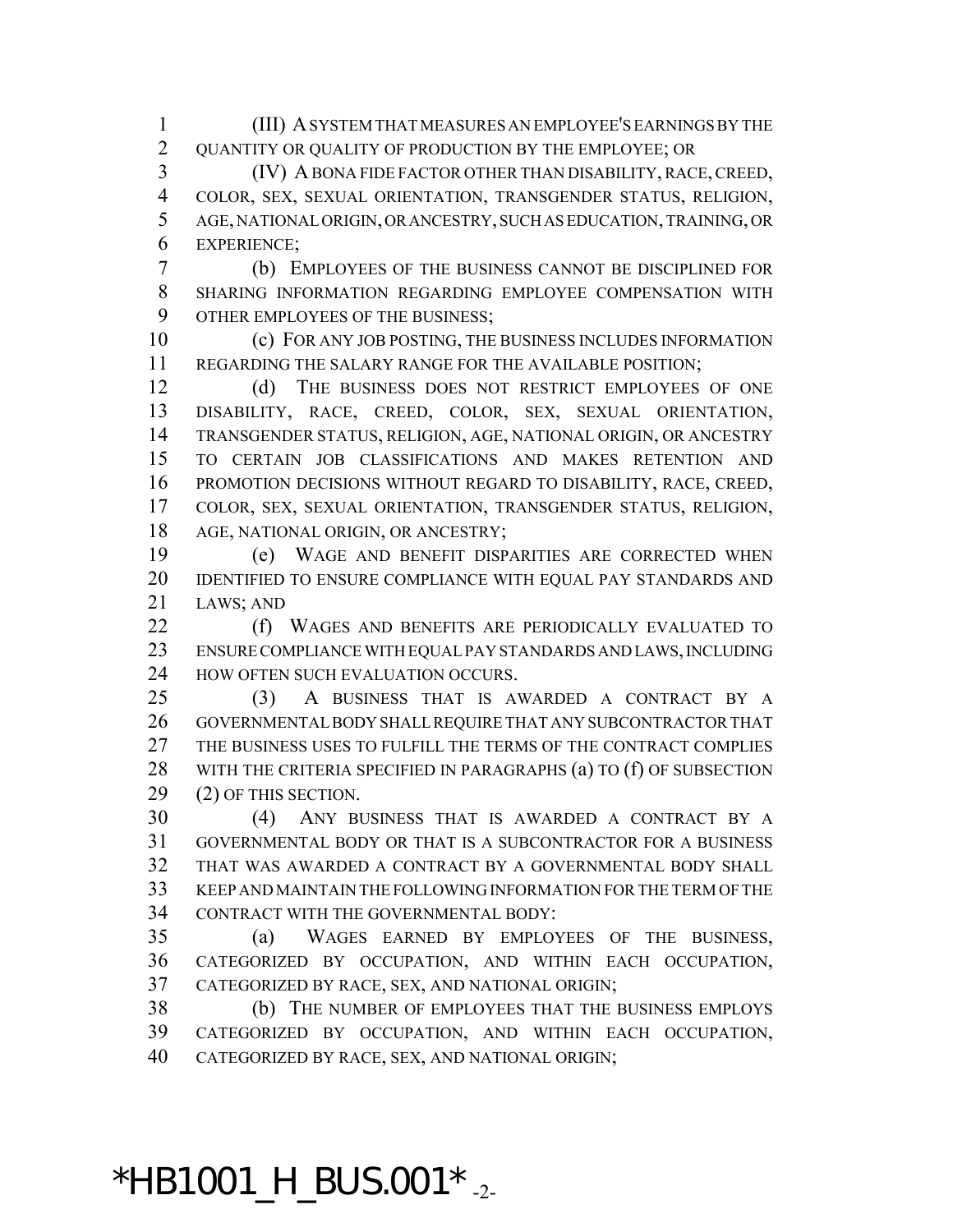(c) THE AVERAGE ANNUALIZED SALARIES PAID TO EMPLOYEES, IN THE MANNER MOST CONSISTENT WITH THE EMPLOYER'S COMPENSATION SYSTEM, WITHIN EACH MAJOR JOB CATEGORY, CATEGORIZED BY RACE, SEX, AND NATIONAL ORIGIN; AND

 (d) THE AVERAGE LENGTH OF EMPLOYMENT BY THE BUSINESS FOR EMPLOYEES IN EACH MAJOR JOB CATEGORY, CATEGORIZED BY RACE, SEX, AND NATIONAL ORIGIN.

 (5) (a) THE DEPARTMENT OF LABOR AND EMPLOYMENT MAY RECEIVE COMPLAINTS ABOUT A CONTRACTOR OR SUBCONTRACTOR'S POTENTIAL VIOLATIONS OF THE REQUIREMENTS OF THIS SECTION. AFTER RECEIVING A COMPLAINT, THE DEPARTMENT OF LABOR AND EMPLOYMENT MAY INVESTIGATE THE RECORDS THAT A CONTRACTOR AND SUBCONTRACTOR ARE REQUIRED TO KEEP PURSUANT TO SUBSECTION (4) OF THIS SECTION AND IMPOSE FINES PURSUANT TO PARAGRAPH (b) OF THIS SUBSECTION (5) ON A CONTRACTOR OR SUBCONTRACTOR, AS APPLICABLE, FOR THE VIOLATION OF THE REQUIREMENTS OF THIS SECTION.

 (b) AFTER CONDUCTING AN INVESTIGATION OF A CONTRACTOR OR SUBCONTRACTOR'S RECORDS PURSUANT TO PARAGRAPH (a) OF THIS SUBSECTION (5), IF THE DEPARTMENT OF LABOR AND EMPLOYMENT 20 DETERMINES THAT A CONTRACTOR OR SUBCONTRACTOR HAS KNOWINGLY VIOLATED THE REQUIREMENTS OF THIS SECTION BY FAILING TO COMPLY WITH EQUAL PAY STANDARDS, THE EXECUTIVE DIRECTOR OF THE DEPARTMENT OF LABOR AND EMPLOYMENT MAY IMPOSE A FINE ON THE CONTRACTOR OR SUBCONTRACTOR, AS APPLICABLE, AS FOLLOWS:

25 (I) FOR THE FIRST VIOLATION, FIVE THOUSAND DOLLARS OR AN AMOUNT EQUAL TO ONE PERCENT OF THE COST OF THE CONTRACT OR SUBCONTRACT, AS APPLICABLE, WHICHEVER IS LESS;

28 (II) FOR THE SECOND VIOLATION, TEN THOUSAND DOLLARS OR AN AMOUNT EQUAL TO ONE PERCENT OF THE COST OF THE CONTRACT OR SUBCONTRACT, AS APPLICABLE, WHICHEVER IS LESS; OR

 (III) FOR THE THIRD VIOLATION AND ANY VIOLATION THEREAFTER, TWENTY-FIVE THOUSAND DOLLARS OR AN AMOUNT EQUAL TO ONE PERCENT OF THE COST OF THE CONTRACT OR SUBCONTRACT, AS APPLICABLE, WHICHEVER IS LESS.

 (c) THE EXECUTIVE DIRECTOR OF THE DEPARTMENT OF LABOR AND EMPLOYMENT MAY DISMISS A COMPLAINT IN HIS OR HER DISCRETION IF, AFTER CONDUCTING AN INVESTIGATION PURSUANT TO THIS SECTION, THE DEPARTMENT DETERMINES THAT THE CIRCUMSTANCES THAT LED TO THE COMPLAINT WERE THE RESULT OF A MINOR PAPERWORK VIOLATION.

40 (d) A CONTRACTOR OR SUBCONTRACTOR WHO IS FOUND TO BE IN

\*HB1001\_H\_BUS.001  $*$   $_{-3}$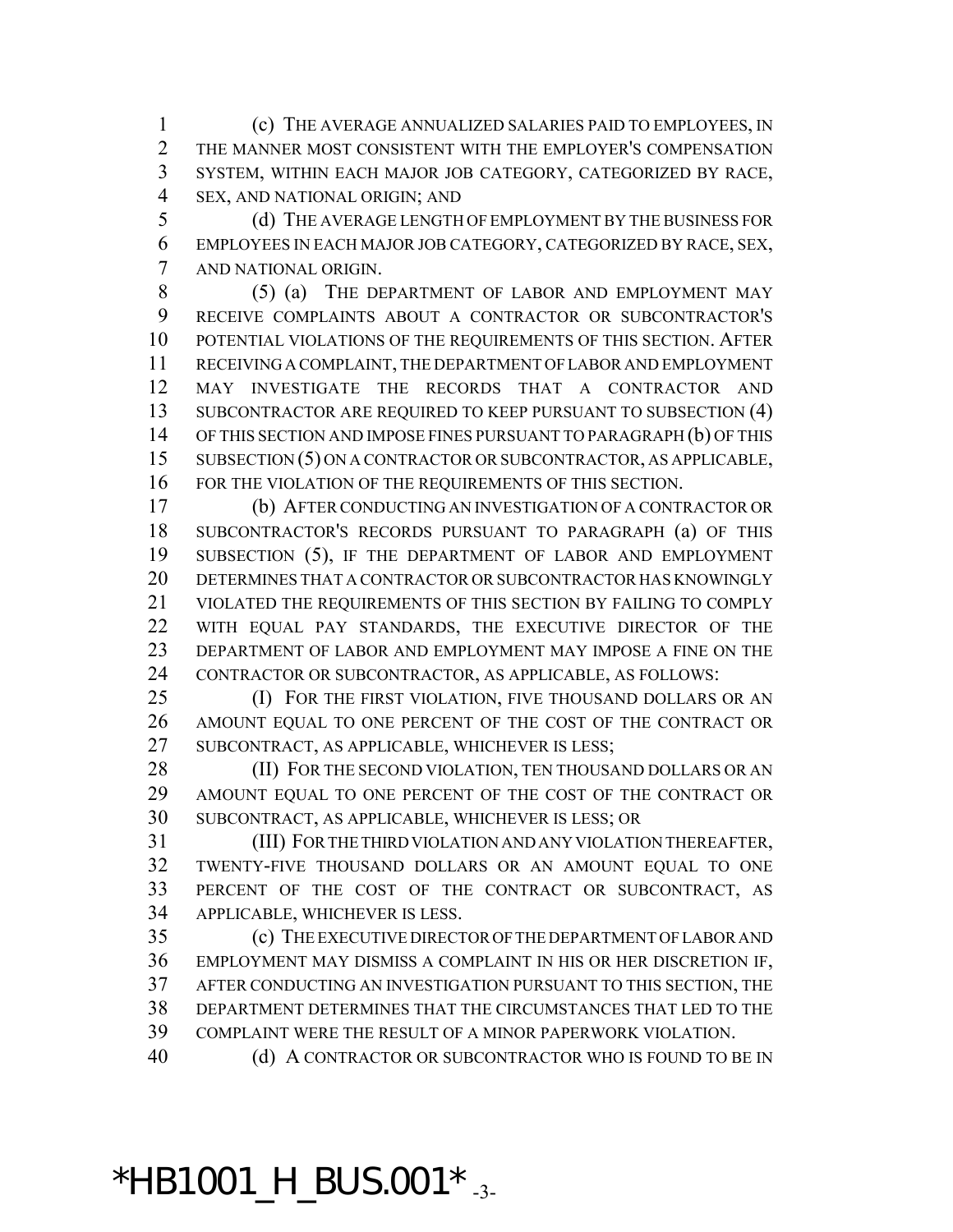VIOLATION OF THE PROVISIONS OF THIS SECTION MAY APPEAL SUCH FINDING TO THE EXECUTIVE DIRECTOR OF THE DEPARTMENT OF LABOR AND EMPLOYMENT.THE EXECUTIVE DIRECTOR OR THE EXECUTIVE DIRECTOR'S DESIGNEE SHALL HOLD A HEARING TO REVIEW SUCH NOTICE OR ORDER AND TAKE FINAL ACTION IN ACCORDANCE WITH ARTICLE 4 OF THIS TITLE.FINAL AGENCY ACTION IS SUBJECT TO JUDICIAL REVIEW PURSUANT TO ARTICLE 4 OF THIS TITLE.

 (e) ANY REVENUE COLLECTED FROM THE FINES IMPOSED PURSUANT TO THIS SUBSECTION (5) SHALL BE TRANSMITTED TO THE STATE TREASURER, WHO SHALL CREDIT THE SAME TO THE COLORADO LABOR ENFORCEMENT CASH FUND CREATED IN SECTION 8-17-104, C.R.S.

 (f) NOTHING IN THIS SUBSECTION (5) SHALL BE CONSTRUED TO LIMIT ANY INDIVIDUAL'S RIGHT TO PURSUE AN ACTION THROUGH THE COLORADO CIVIL RIGHTS DIVISION PURSUANT TO PART 3 OF ARTICLE 34 OF THIS TITLE.

 (6) IF, AFTER AWARDING A CONTRACT, A GOVERNMENTAL BODY DETERMINES THAT THE CONTRACTOR OR SUBCONTRACTOR PERFORMING WORK ON THE CONTRACT WAS KNOWINGLY NOT IN COMPLIANCE WITH THE PROVISIONS OF THIS SECTION WHILE PERFORMING WORK ON THE CONTRACT, THE GOVERNMENTAL BODY MAY TERMINATE THE CONTRACT.

 **SECTION 2.** In Colorado Revised Statutes, 8-17-104, **amend** (4) as follows:

 **8-17-104. Enforcement - violation - penalties - Colorado labor enforcement cash fund - creation.** (4) The revenue collected from the fines imposed pursuant to subsection (2) of this section AND PURSUANT TO SECTION 24-103-405 (5), C.R.S., shall be transmitted to the state treasurer, who shall credit the same to the Colorado labor enforcement cash fund, which is hereby created. The general assembly shall make appropriations from the fund as necessary to cover the direct and indirect costs of the department of labor and employment in connection with the requirements of this article AND THE REQUIREMENTS OF SECTION 24-103-405 (5), C.R.S. All moneys not expended or encumbered and all interest earned on the investment or deposit of moneys in the fund remain in the fund and do not revert to the general fund or any other fund at the end of any fiscal year.

 **SECTION 3. Applicability.** This act applies to contracts entered into on and after the effective date of this act.

 **SECTION 4. Act subject to petition - effective date.** This act takes effect at 12:01 a.m. on the day following the expiration of the ninety-day period after final adjournment of the general assembly (August

## \*HB1001 H BUS.001\*  $_{4}$ -